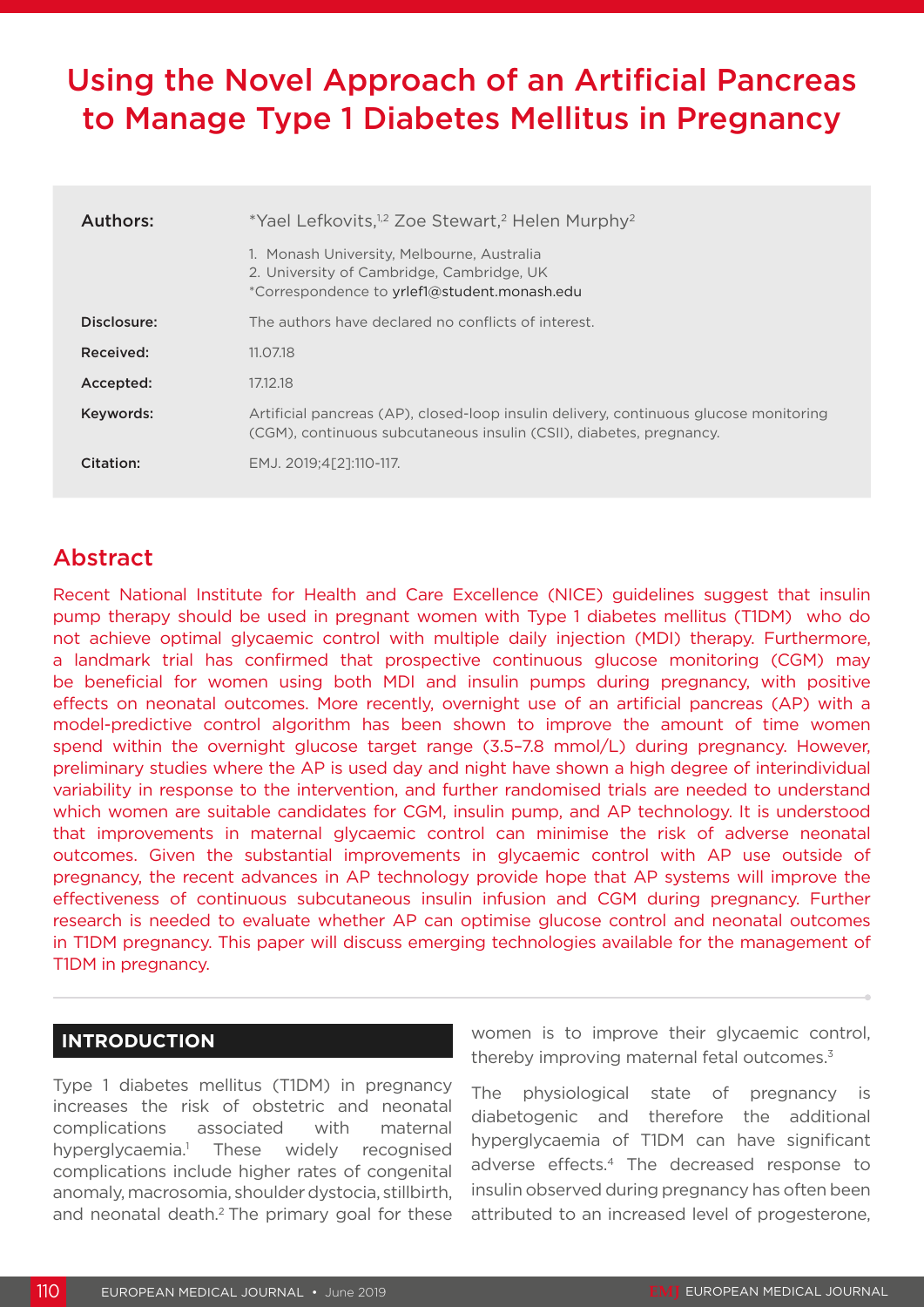oestrogen, prolactin, human placental-lactogen, and resultant 'increased placental-fetal glucose demands'.4,5 As gestation progresses in T1DM, hormonal and other factors cause fluctuations in insulin requirements, making insulin dosing difficult to predict.6 Further, women with T1DM are 3–5-times more likely to experience severe hypoglycaemia during early pregnancy compared with the period before conception, and some women, especially those with impaired awareness of hypoglycaemia, experience recurrent hypoglycaemia episodes throughout pregnancy.7 It is hoped that diabetes technology will miminise the burden of hypoglycaemia.

#### **PREVALENCE AND EPIDEMIOLOGY**

In the UK, approximately 700,000 women give birth annually and 2–5% of these pregnancies are complicated by diabetes.<sup>8</sup> Of these, around 88% involve gestational diabetes, 5% involve Type 2 diabetes mellitus, and 7% involve T1DM.<sup>8</sup> The rate of neonatal death (death of a live-born infant up to 28 days after delivery) in T1DM pregnancies across the UK is currently 8.1 in every 1,000 births, 2–5-times higher than the non-diabetic population. This remains unchanged from 2002.<sup>1</sup> Across the UK, the only pregnancy outcome to significantly improve since 2002 is the rate of stillbirth (fetal loss after 24 weeks' gestation), which is 2.5-times lower than the figure obtained in the 2002–2003 Confidential Enquiry into Maternal and Child Health (CEMACH) (10.7 versus 25.8 in every 1,000 births, p=0.0012).<sup>1</sup> This decrease is believed to be largely due to changes in obstetric management, which now recommends more timely induction of labour for women with diabetes, since there have been no improvements in glycaemic control during T1DM pregnancy.<sup>9</sup>

Despite the advances in diabetes management and widespread use of insulin analogues, in the UK, only around 14.3% of women with T1DM manage to achieve adequate glycaemic control during the first trimester.<sup>1</sup> Moreover, continuous glucose monitoring (CGM) data demonstrate that women with T1DM are spending an average of 12 hours per day in the target glucose range during early pregnancy.<sup>11</sup>

## MEASUREMENT OF GLYCAEMIC CONTROL DURING PREGNANCY

#### Continuous Glucose Monitoring

CGM measures the level of glucose in the interstitial fluid through a subcutaneous sensor and transmits the information via radio frequency to a data display receiver or smartphone, providing real-time glucose monitoring. For masked or professional GCM, the glucose data is uploaded from a docking station and only available to patients, clinicians, and/or researchers retrospectively. CGM provides between 96 and 288 glucose measurements per day, with indepth information on glucose fluctuations and trends over time.<sup>12</sup> This information enables users to visually appreciate the feedback that their diet and physical activity has on their glycaemic control and can serve as an important educational resource.<sup>12</sup>

At present, there are four main types of CGM systems available: retrospective, real-time, ondemand, and implantable. Retrospective CGM continuously records information regarding glycaemic control; however, this information is not visible to the user in real-time and is instead downloaded for retrospective evaluation of glucose trends to facilitate lifestyle and pharmacological modifications.13 Given the frequency of fluctuations in glucose levels during pregnancy, prospective adjustments to insulin delivery based on retrospective glucose information will not adequately address all women's needs. As such, the applicability and usefulness of retrospective GCM during pregnancy is limited.

Real-time CGM provides users with immediate feedback on their blood sugar levels, allowing users to see the impact of exercise, sickness, and carbohydrate intake on their glycaemic control.14 Flash glucose monitoring does not require calibration with capillary glucose testing, and uses a 14-day sensor that, when scanned, provides users with their current glucose level (thus referred to as on-demand monitoring) and a graph of glycaemia since their previous scan.<sup>15</sup> Furthermore, the U.S. Food and Drug Administration (FDA) has recently approved the use of the implantable Eversense® CGM device (Senseonics, Germantown, Maryland, USA).16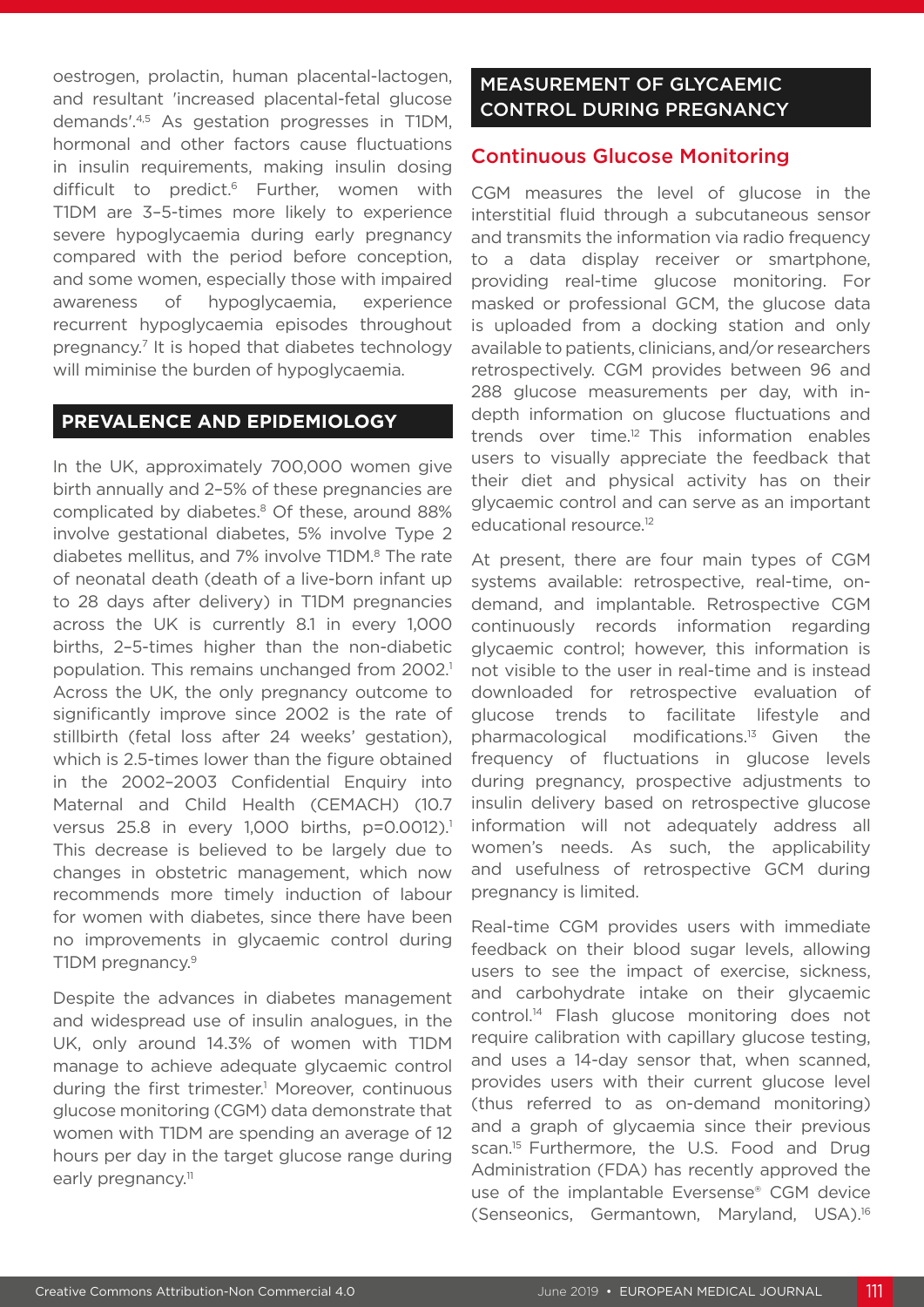Available in Europe and the USA, this device has a fluorescence-based sensor that is implanted subcutaneously. A transmitter worn above the sensor sends information to a mobile phone app that displays the glucose values and their trends. Compared with current CGM devices, which need to be replaced up to every 14 days, the Eversense lasts up to 3 months.16 Eversense has not yet been evaluated for use in pregnancy, but it is assumed that its accuracy during pregnancy would be comparable to outside pregnancy, as per other sensors.17

Two early trials of CGM during pregnancies complicated by T1DM suggested no benefits of CGM over traditional monitoring techniques. A 2013 study by Secher et al.<sup>18</sup> showed no improvement in glycaemic control or neonatal outcomes when real-time CGM was used intermittently (on average five times) during pregnancy. The subsequent 'Glucomums' randomised controlled trial,19 comparing retrospective CGM with conventional treatment, also failed to show any improvement in glycaemic control or neonatal outcomes with CGM use. In both studies, both real-time and reterospective CGM were used intermittently. Outside pregnancy, it has been established that real-time CGM needs to be worn >70% of the time for a significant improvement to be seen.<sup>20</sup>

More recently, the results from the large, robust, CONCEPTT study<sup>21</sup> were published. This multicentre, open-label, randomised controlled trial allocated 215 pregnant women and a further 110 who were planning pregnancy to CGM or capillary glucose monitoring alone. The results demonstrated a modest improvement in HbA1c with CGM use (-0.19%, 95% confidence interval [CI]: -0.34--0.03; p=0.0207) and more time-intarget range (68% versus 61%; p=0.0034). This translated into significant clinical improvements in the CGM group, with a lower incidence of large for gestational age (LGA) infants (odds ratio [OR]: 0.51, 95% CI: 0.28–0.90; p=0.0210) and fewer neonatal intensive care unit (NICU) admissions over 24 hours (0.48; 0.26-0.96; p=0.0157).<sup>21</sup>

The NICE guidelines (Section 1.3.18, revised in  $2015$ <sup>3</sup> recommend real-time CGM use for women with problematic severe hypoglycaemia, unstable blood glucose levels (to minimise variability), and to gain information about variability in blood glucose levels. However, only 16% of T1DM women achieve the NICE glycaemic control target of HbA1c <48 mMol/Mol (6.5%) in early pregnancy and almost all have unstable glucose levels.1 As of July 2018, NICE announced that, based on findings from the CONCEPTT trial, it is planning a partial update of its guidelines for CGM use in T1DM pregnancy.<sup>22</sup>

Currently, CGM is not subsidised for pregnant women on the NHS. The costs of real-time monitoring over 28 weeks (from 10–38 weeks gestation) can be up to £2,500.<sup>23</sup> However, this needs to be offset against the cost of not subsidising the technology. In the CONCEPTT study, the rate of NICU admissions >24 hours was 27% in CGM and 43% in the control group (OR: 0.48, CI: 0.26–0.86; p=0.0157).21 The mean cost of hospitalising a neonate in a level 3 NICU is  $>E17,861<sup>24</sup>$  This benefit alone, notwithstanding the other clinical benefits, provides a compelling basis for performing cost-benefit analyses for GCM during T1DM pregnancies.

In addition to using CGM as a tool for guiding insulin dosage, there is a move to use GCM data as a measure of the adequacy of glycaemic control. During pregnancy, there are physiological changes that render HbA1c a less effective measure of glycaemic control. For example, red blood cells during pregnancy have an increased affinity for glucose.25,26 The CONCEPTT trial confirmed the clinical relevance of time-in-target as an appropriate outcome measure during pregnancy. A 7% increase in time-in-target range during pregnancy was associated with a significant (approximately 50%) reduction in neonatal complications.21

### Continuous Subcutaneous Insulin Infusion (Insulin Pumps)

Outside of pregnancy, it has been widely established that continuous subcutaneous insulin infusion (CSII) is safe and is associated with improved glycaemic control.27,28 However, the benefits of the technology during pregnancy are less well established.

CSII is thought to be a more 'physiologic' method of insulin delivery because it is closer than other forms of insulin delivery to the pattern of insulin secretion from the pancreas.<sup>29</sup> When purchased privately, CSII can cost between £2,000 and £3,000 in the UK.30 These pumps can be programmed to have different basal rates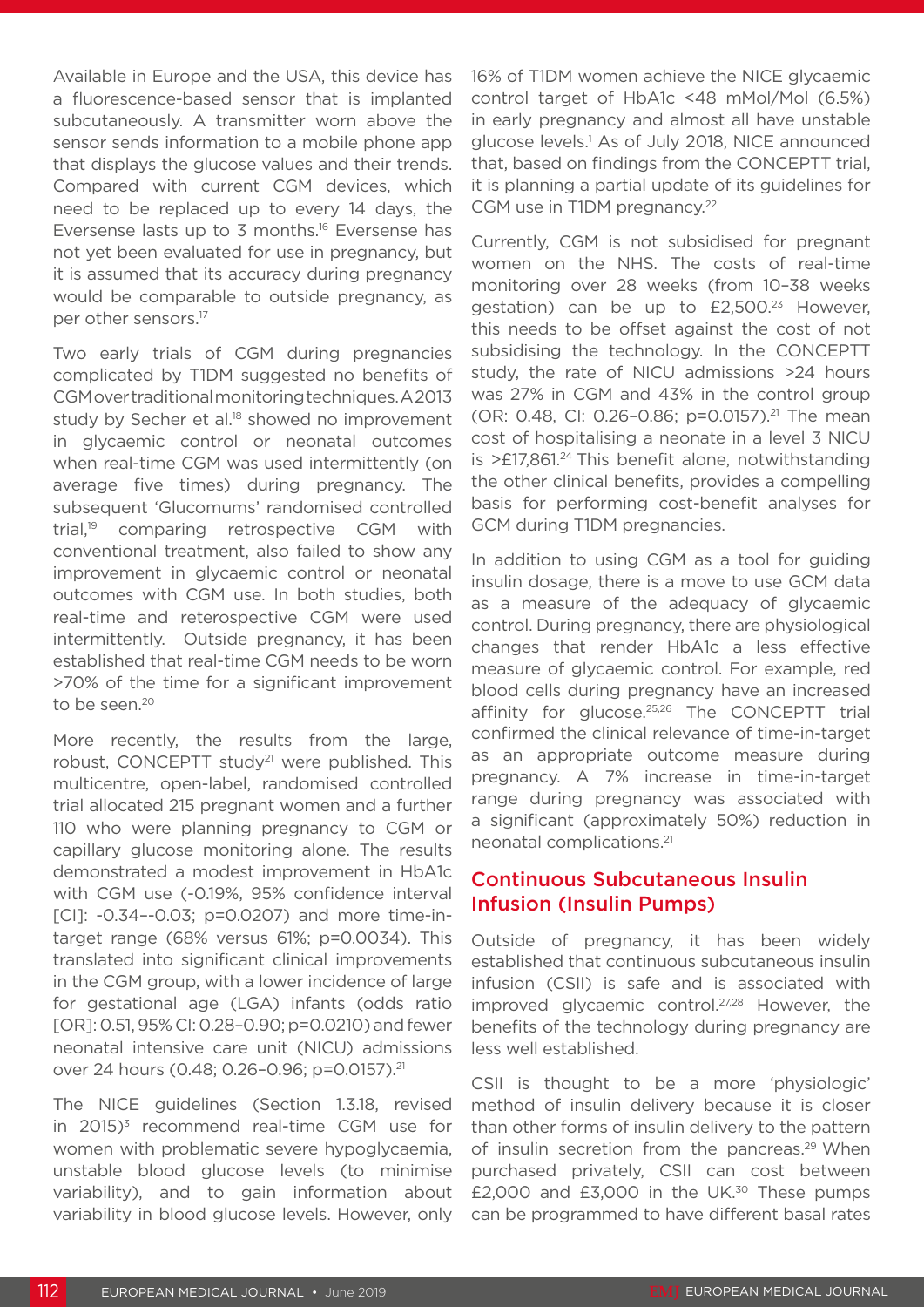at different times of the day according to the need of the individual user, which is a key advantage over multiple daily injection (MDI) therapy.31 Notably, in a pre-specified secondary analysis of CONCEPTT data, it was found that MDI users had a larger decrease in HbA1c and were more likely than CSII users to achieve target HbA1c.<sup>32</sup> The offspring of MDI users had fewer NICU admissions and reduced levels of gestational hypertension.<sup>32</sup> These findings should be interpreted with caution due to baseline differences in maternal smoking and hypertension, but they suggest that CSII implementation during pregnancy may be suboptimal.

A Cochrane Review<sup>33</sup> of four studies performed in 2007 that compared CSII with MDI during pregnancy concluded that there were no differences in neonatal outcomes or glycaemic control with use of the technology. However, the first study did not include any information about the randomisation process and the second study recruited a skewed sample population of highly educated, highly motivated participants.<sup>33</sup> The possibility of bias in these studies can therefore not be excluded. Furthermore, the sample sizes were small and lacked statistical power to detect between group differences in obstetric and neonatal outcomes.

It has been postulated that the improvement in glycaemic control when using CSII is due to the ability of the technology to facilitate more frequent fine-tuning of the dosages of insulin.27 Yet, due to conflicting evidence, CSII is not routinely recommended during pregnancy. The NICE guidelines now reflect this uncertainty by recommending its use in pregnancy when adequate glycaemic control is not obtained with MDI use. $3$ 

#### Sensor Augmented Pump Therapy

Sensor augmented pump therapy (SAP) is a combination of CGM and CSII therapy that allows for close monitoring of glucose levels and tighter adjustments of insulin dosing.<sup>34</sup> The CGM and insulin pump communicate in real-time to store and transmit information regarding glycaemic control. This information can be uploaded to the internet for use by people with diabetes and their clinicians.<sup>34</sup>

The potential benefits of SAP were demonstrated in the STAR  $3^{35}$  trial that showed that the addition of CGM to CSII in non-pregnant adults resulted in decreased HbA1c levels and less time spent in a hypoglycaemic state. In CONCEPTT, participants using CSII had a significant improvement in the percentage of time-in-target with the addition of CGM, suggesting that CGM improves the effectiveness both of MDI and of CSII.21 A pilot study in pregnant women with T1DM compared SAP with CGM and demonstrated a lower HbA1c level in the SAP group (6.52% versus 6.82%;  $p < 0.05$ ).<sup>36</sup>

## Closed-Loop Insulin Delivery Device (Artificial Pancreas)

The closed-loop insulin delivery device, or artificial pancreas (AP), is an automated insulin delivery system comprised of a CGM, a CSII, and an algorithm that amalgamates real-time information from the CGM to adjust insulin delivery (Figure 1).<sup>37,38</sup>

Outside of pregnancy, the AP has been shown to be effective at improving glycaemic control and quality of life in children and adults without increasing rates of hypoglycaemia, when compared to conventional treatment or SAP.37,39,40 A recent meta-analysis of 24 randomised control trials (N=585) demonstrated that, outside of pregnancy, the AP improved time-in-target by 3 hours compared with stand-alone pump therapy (target range: 3.9–10.0 mmol/L).41 AP also reduced the amount of time spent in a hypoglycaemic state by almost 50% (from approximately 5.0% to 2.5%).41 In 2016, the FDA approved the use of Minimed™ 670G (Medtronic, Dublin, Ireland), which uses a proportional-integrativederivative (PID) control algorithm, as the first commercially available AP.42

Minimed 670G is a hybrid automated system that replaces basal insulin doses, but the device still requires the user to self-administer prandial boluses via the insulin pump. The control algorithm that has been assessed during pregnancy is the model-predictive control (MPC) algorithm.17,43 This algorithm "predicts future glucose excursions based on patients' glycaemic responses to insulin and meals".44 There are a number of different algorithms that have been trialed in the AP. In their 2017 meta-analysis of 24 studies, Weisman et al.<sup>41</sup> demonstrated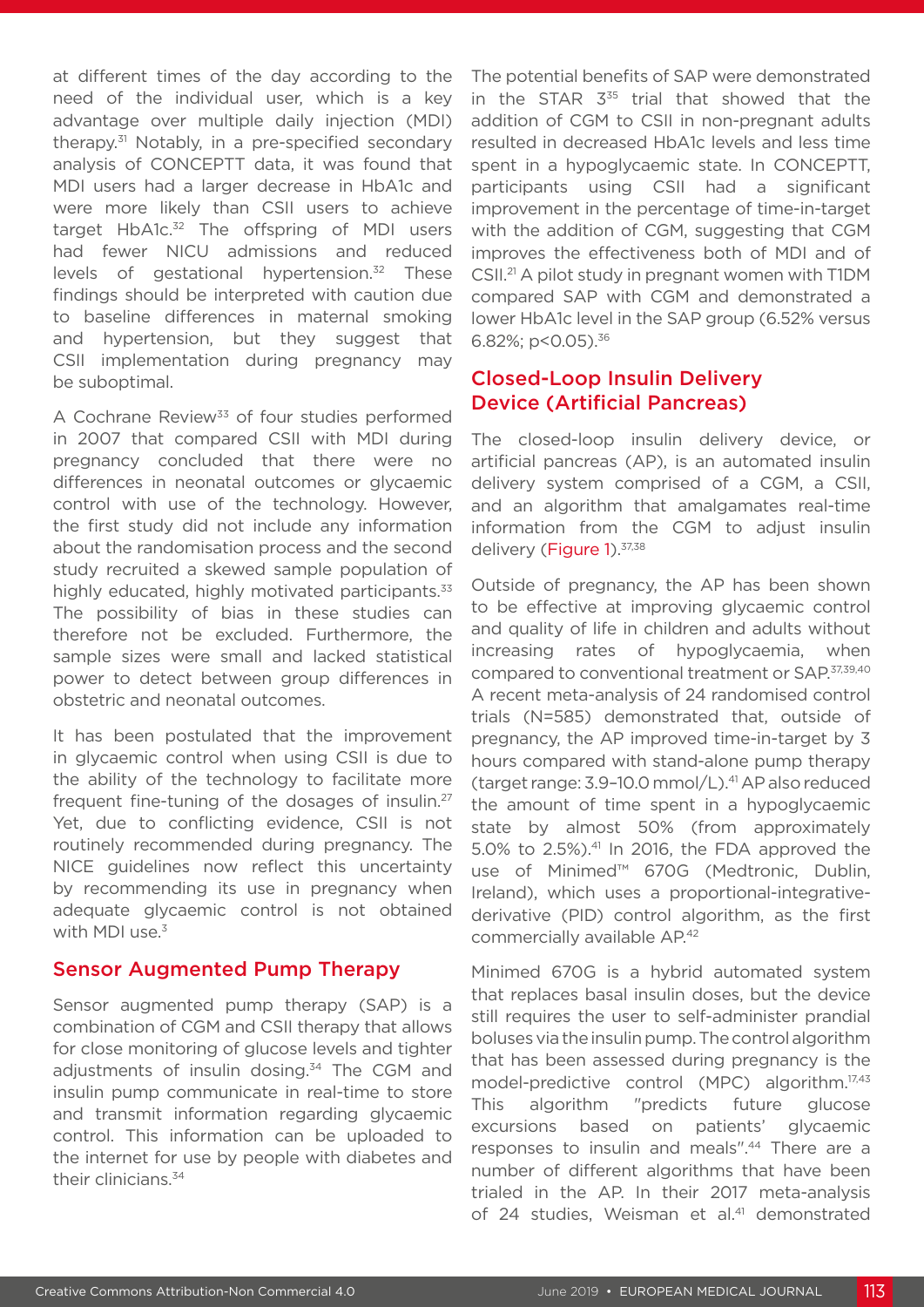that the improvement in time-in-target with the AP compared with CSII is approximately 12.6%, regardless of the algorithm used. PID was associated with a slightly lower time-in-target compared to fuzzy logic and MPC algorithms, although this was not statistically significant.<sup>41</sup>

The first two Closed-Loop In Pregnancy (CLIP) studies, CLIP 01 and 02, were randomised, crossover pilot studies that demonstrated the safety and efficacy of implementing a MPC algorithm in pregnancy.<sup>17,43</sup> The subsequent CLIP 03 study was an open-label, randomised crossover study comparing overnight closedloop therapy with SAP in 16 pregnant women with T1DM.<sup>45</sup> The women completed 4 weeks of closed-loop therapy (intervention) and 4 weeks SAP (control) in random orders, followed by a continuation phase, in which the closed-loop system was used day and night until discharge from hospital after delivery.<sup>45</sup>

The study demonstrated a significant improvement in the percentage of time overnight spent in the target blood glucose range of 3.5–7.8 mmol/L with use of the AP (74.7% versus 59.5%; absolute difference: 15.2% points; 95% CI: 6.1–24.2; p=0.002). The mean

overnight glucose level was also lower with AP use compared with the control (6.6 versus 7.4 mmol/L; p=0.009), and AP use was not associated with an increase in hypoglycaemia frequency.45 There was no statistically significant improvement in HbA1c,<sup>45</sup> although this is unsurprising given the relatively short study period and the limitations of using HbA1c measurements in pregnancy.<sup>46</sup> The system was able to cope well with the physiologic challenges of pregnancy, including antenatal steroid administration, labour, and anaesthetics.45

Although the observed improvements in glycaemic control were promising, there was a higher than expected number of adverse obstetric and neonatal outcomes in this study. Thirteen of the fetuses were LGA, 12 required a NICU admission, 5 women had pre-eclampsia, and 15 women delivered by caesarean section.<sup>45</sup> However, the study population were high-risk and included a number of women with a poor obstetric history. Further analyses of neonatal outcomes are not possible because the randomised intervention lasted only 4 weeks and the crossover trial was not designed to assess neonatal outcomes.



#### Figure 1: Study participant using the closed-loop insulin device

Components of a closed-loop system: A) continuous glucose monitor (sensor, transmitter, and receiver); B) a control algorithm device; and C) an insulin pump. *Adapted from Stewart.38*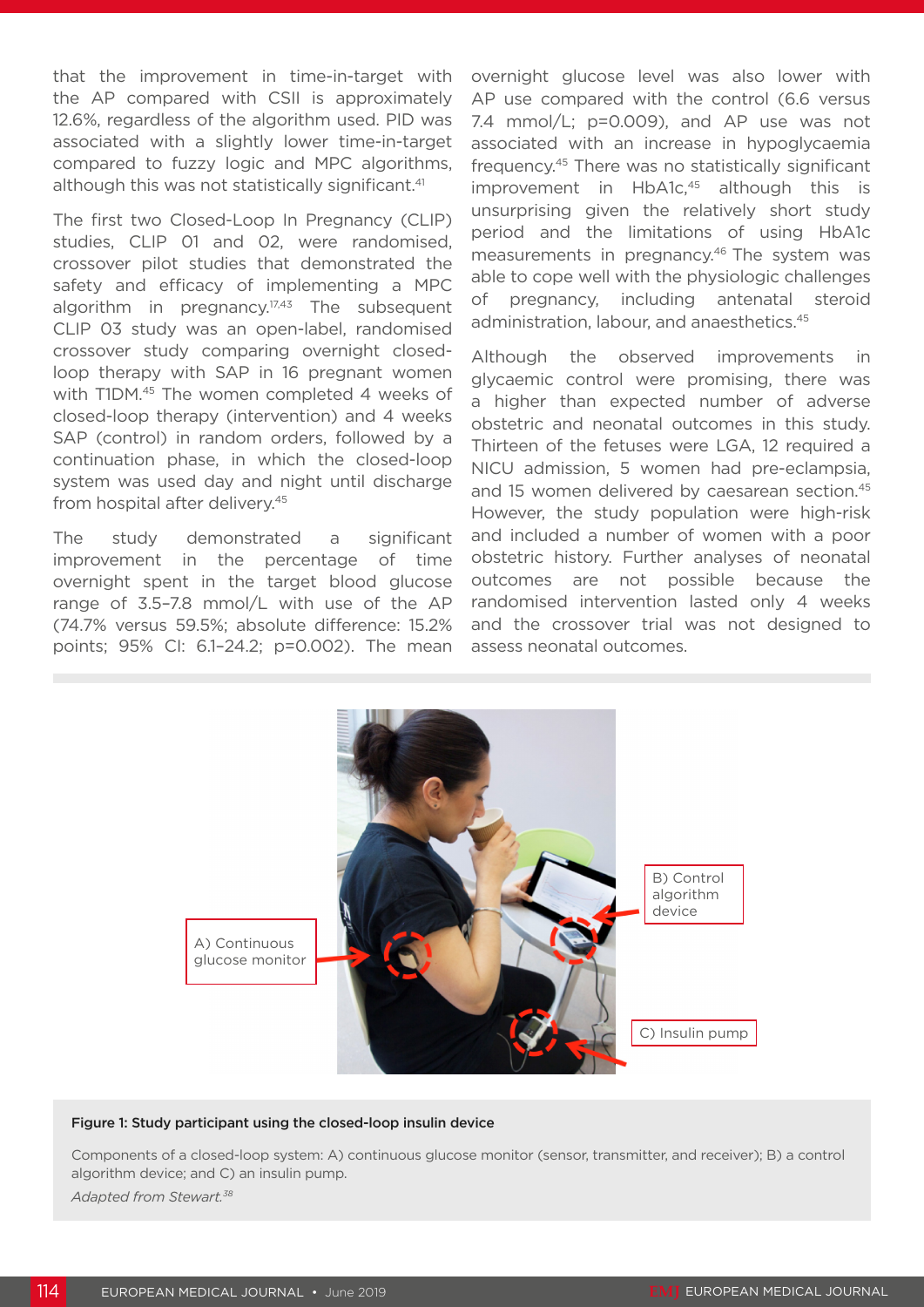The most recent study, CLIP 04,<sup>47</sup> had an almost identical study design to CLIP 03; however, the participants used closed-loop day and night during the intervention phase, rather than only overnight as in CLIP 03. Participants in CLIP 04 showed no significant difference in the proportion of time spent in the target day-andnight regions with AP use (62.3% versus 60.1%, p=0.47), although fewer hypoglycaemic episodes occurred with AP use (time spent <3.5 mmol/L, 1.6% versus 2.7%, p=0.02).47

The rates of adverse neonatal outcomes in CLIP 04 were more in line with clinical expectations than in CLIP 03 (2/16 women had pre-eclampsia, 7/16 infants were LGA, and 11/16 were admitted to the NICU).<sup>47</sup> However, it is noteworthy that a number of factors may have resulted in the varied outcomes of CLIP 03 and 04. Firstly, CLIP 04 examined AP use during the day as well as overnight. It is far more challenging to achieve ideal glycaemic control during the daytime, when meals, snacks, exercise, and premeal bolusing are factors.<sup>47</sup> Moreover, in CLIP 04, during the SAP control phase, participants spent 60% of the time within the pregnancy target range of 3.9–7.8 mmol/L (during dayand-night). This 'control' rate is substantially higher than in normal control groups outside of pregnancy, and was comparable to or higher than the degree of control achieved previously in other studies of AP.<sup>37,39</sup> This minimises the potential for further improvement with the AP.

In CLIP 04, there was a high degree of interindividual variability with some women demonstrating improvements in glycaemic control with the intervention and others having no improvement with the intervention.<sup>47</sup> Notably, a broad population range were recruited in CLIP 04 with the women coming from a range of educational backgrounds and socio-economic statuses and having varying levels of baseline glycaemic control. Furthermore, >80% of participants were sensor naïve.47 In a sample size of 16 patients, these factors can significantly influence the results of the studies.

There were a number of limitations to CLIP 03 and 04. The relatively short 4-week study duration may not be sufficient to train devicenaïve participants. Moreover, the cross-over study design may not have been ideal for participants with variability in their lifestyle. However, overall, these four proof-of-concept studies investigating day-and-night closed-loop insulin delivery demonstrated that the technology may be able to safely achieve acceptable glycaemic control during pregnancy.

Recently, a prespecified secondary analysis of the data from CLIP 03 and 04 was performed.<sup>48</sup> It aimed to identify the baseline characteristics of the study participants that could predict a positive response to the AP. Women with lower baseline HbA1c had a more significant biomedical improvement (p=0.014) than women with a higher baseline HbA1c.<sup>48</sup> Although the exact reason for this is unclear, researchers postulated that the same factors that precipitated optimal preconception glycaemic control, such as high levels of health motivation and health literacy, facilitated the optimal implementation of closedloop. Age, BMI, duration of diabetes, location of diabetes treatment, and previous experience with CSII had no effect on the treatment effect.<sup>48</sup>

Women were willing to bear the burdens and limitations of the device, including frequent malfunctions and physical bulkiness, if they perceived that it improved their biomedical control and quality of life.<sup>48</sup> Reported short comings of the technology included frequent alarm malfunctions, slow connections between the CGM and the CSII, and the cumbersome nature of carrying around a device. In contrast, the same women noted improved control, a strong sense of mental freedom resulting from the lesser requirement to calculate insulin dosages, improved sleep, and a reduced sense of hypo and hyperglycaemia-related anxiety with the AP.<sup>48</sup>

In 2019, a parallel-arm, randomised controlled trial of 124 women across 10–12 NHS antenatal diabetes centres in England, Scotland, and Northern Ireland will be conducted. The openlabel AiDAPT trial will assess the clinical efficacy of the AP on glycaemic control in pregnant women with T1DM. This trial will use the Dexcom® G6 CGM (Dexcom, San Diego, California, USA), which does not require users to perform fingerprick calibrations.49

#### **CONCLUSION**

Despite new technologies and recommendations about how best to manage T1DM in pregnancy, obstetric and neonatal outcomes remain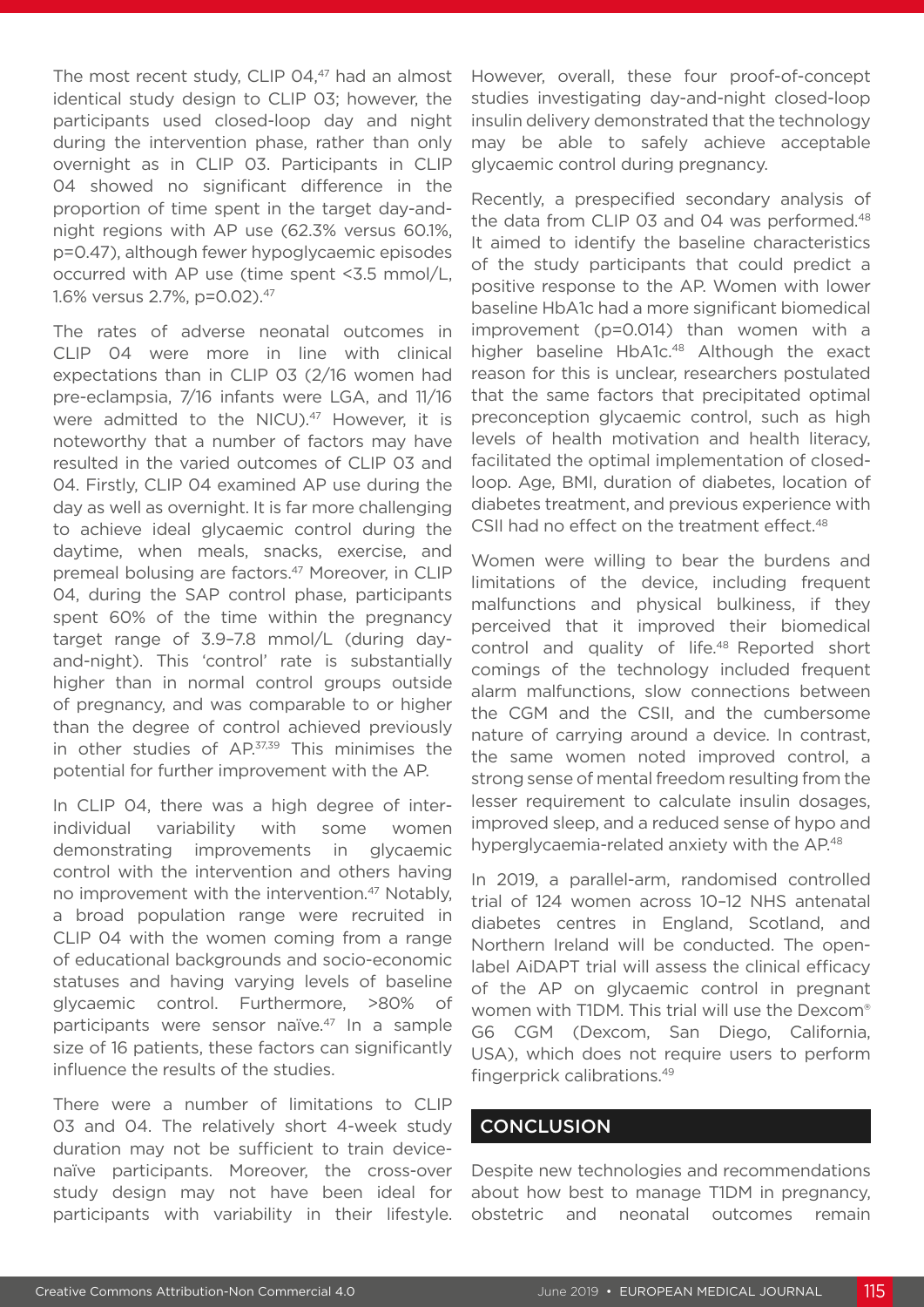suboptimal. CGM, insulin pumps, and the AP have shown promise in the management of the disease; however, the evidence regarding the use of these technologies is rapidly evolving as the devices develop and it is challenging for healthcare professionals to remain up-to-date with this ever-changing landscape.

With the advent of each new promising diabetes technology, there has been hope for a product that will achieve optimal glycaemic targets with minimal effort and disruption to daily life. However, the benefit of CSII has been modest at a population level and further research is required before the efficacy and costeffectiveness of SAP can be robustly concluded.<sup>38</sup> Given the complexity of diabetes management, it is likely that no single technology will be able to cure the condition. Therefore, any technology that manages to safely and efficaciously improve glycaemic control and quality of life of pregnant women with T1DM is worth considering. At present, considering the data from CONCEPTT, the authors suggest implementing GCM into

routine care of pregnant women with T1DM. The addition of CSII should be considered on a case-by-case basis, with clinicians considering baseline glycaemic control, patient preference, and affordability.

The AP represents an exciting frontier in the management of T1DM in pregnancy. In studies to date, AP has shown an ability to cope with the physiologic challenges of pregnancy and may lead to improvements in diabetic outcomes such as an increased time spent in target. The technology was well received by participants and almost all of the women in the AP trials elected to continue using it after the crossover phase of the study, rather than returning to their previous therapy.<sup>45,47</sup> However, further evidence from randomised controlled trials is needed to understand whether AP can help to bridge the gap between clinicians expectations of tight glucose control during pregnancy and the reality of day-to-day glucose excursions experienced by patients.

#### References

- 1. Murphy HR et al. Improved pregnancy outcomes in women with Type 1 and Type 2 diabetes but substantial clinicto-clinic variations: A prospective nationwide study. Diabetologia. 2017;60(9):1668-77.
- 2. Bick D et al. Management of pregnant and postnatal women with preexisting diabetes or cardiac disease using multi-disciplinary team models of care: A systematic review. BMC Pregnancy Childbirth. 2014;14(1):428.
- 3. National Institute of Health and Care Excellence (NICE). Diabetes in pregnancy: Management from preconception to the postnatal period. 2015. Available at: https:// www.nice.org.uk/guidance/ng3. Last accessed: 21 December 2018.
- 4. Vargas R et al. Type 1 diabetes mellitus and pregnancy. Rev Obstet Gynecol. 2010;3(3):92-100.
- 5. Caufriez A et al. Regulation of maternal IGF-I by placental GH in normal and abnormal human pregnancies. Am J Physiol. 1993;265(4 Pt 1):E572-7.
- 6. Stewart Z. Artificial pancreas in pregnant women with Type 1 diabetes. 2016. University of Cambridge PhD Dissertation.
- 7. Nielsen LR et al. Hypoglycemia in pregnant women with Type 1

diabetes: Predictors and role of metabolic control. Diabetes Care. 2008;31(1):9-14.

- 8. Alberti KG, Zimmet PZ. Definition, diagnosis and classification of diabetes mellitus and its complications. Part 1: Diagnosis and classification of diabetes mellitus provisional report of a WHO consultation. Diabet Med. 1998;15(7):539-53.
- 9. Eidem I et al. Perinatal and infant mortality in term and preterm births among women with Type 1 diabetes. Diabetologia. 2011;54(11):2771-8.
- 10. Macintosh MC et al. Perinatal mortality and congenital anomalies in babies of women with Type 1 or Type 2 diabetes in England, Wales, and Northern Ireland: Population based study. BMJ. 2006;333(7560):177.
- 11. Murphy HR et al. Changes in the glycemic profiles of women with Type 1 and Type 2 diabetes during pregnancy. Diabetes Care. 2007;30(11):2785-91.
- 12. Klonoff DC. Continuous glucose monitoring: Roadmap for 21st century diabetes therapy. Diabetes Care. 2005;28(5):1231-9.
- 13. DeSalvo D, Buckingham B. Continuous glucose monitoring: Current use and future directions.

Curr Diab Rep. 2013;13(5):657-62.

- 14. Block JM. Continuous glucose monitoring: Changing diabetes behavior in real time and retrospectively. J Diabetes Sci Technol. 2008;2(3):484-9.
- 15. Rodbard D. Continuous glucose monitoring: A review of successes, challenges, and opportunities. Diabetes Technol Ther. 2016;18(Suppl 2):S2-13.
- 16. U.S. Food and Drug Administration (FDA). FDA approves first continuous glucose monitoring system with a fully implantable glucose sensor and compatible mobile app for adults with diabetes. 2018. Available at: https://www.fda.gov/NewsEvents/ Newsroom/PressAnnouncements/ ucm611454.htm. Last accessed: 21 December 2018.
- 17. Murphy HR et al. Closed-loop insulin delivery during pregnancy complicated by Type 1 diabetes. Diabetes Care. 2011;34(2):406-11.
- 18. Secher AL et al. The effect of realtime continuous glucose monitoring in pregnant women with diabetes: A randomized controlled trial. Diabetes Care. 2013;36(7):1877-83.
- 19. Voormolen DN al. 488: Efficacy of continuous glucose monitoring in diabetic pregnancy, the glucomoms